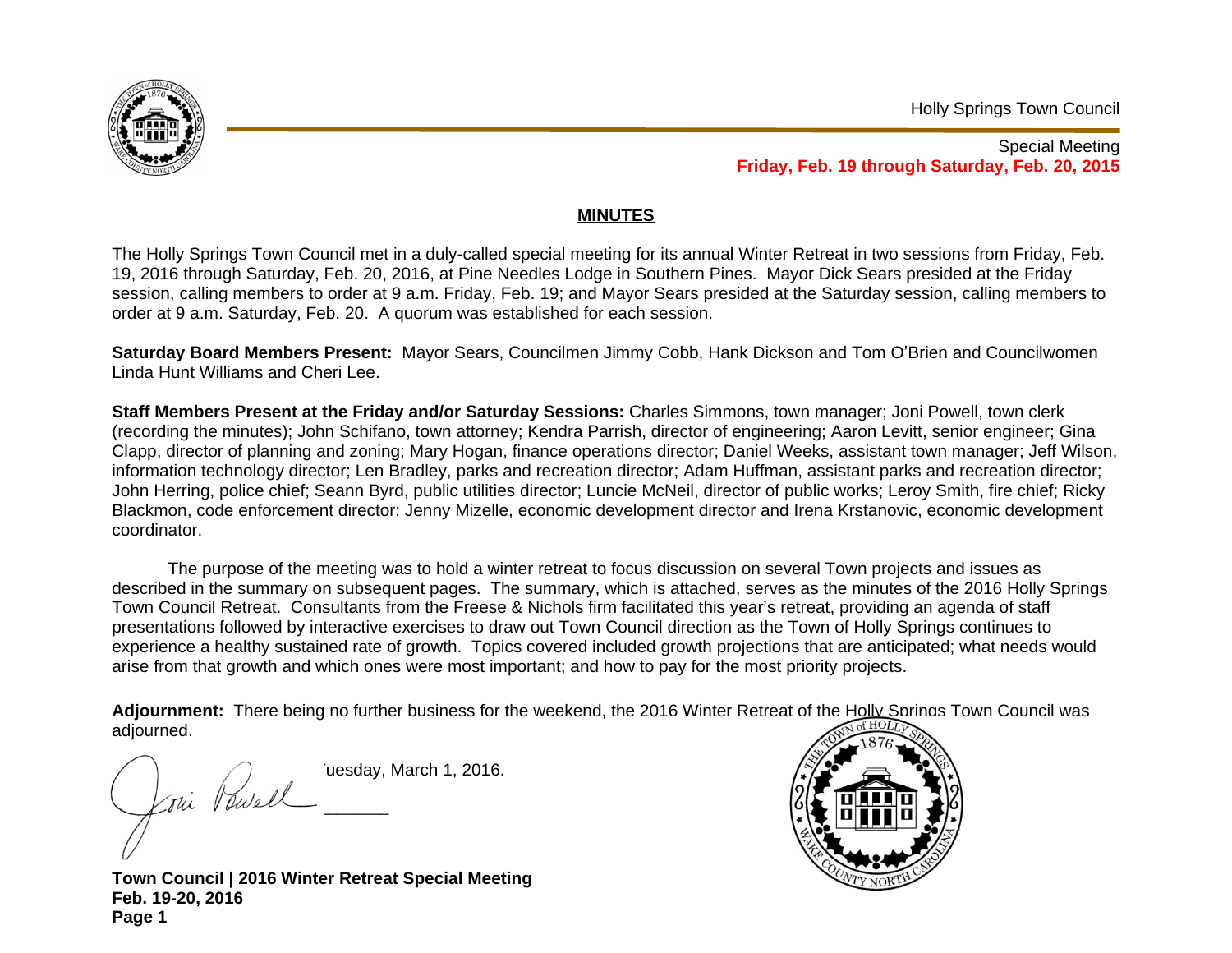| <b>Topic</b>                   | <b>Discussion Key Points</b>                                                                                                                                                                                                                                                                                                                                                                                                                                                                                                                                                              | <b>Council Action /</b><br>Direction /<br><b>Consensus</b> |
|--------------------------------|-------------------------------------------------------------------------------------------------------------------------------------------------------------------------------------------------------------------------------------------------------------------------------------------------------------------------------------------------------------------------------------------------------------------------------------------------------------------------------------------------------------------------------------------------------------------------------------------|------------------------------------------------------------|
|                                | In presentation, staff explained 5-, 10- and 15-year growth projections. All<br>indications are that the Town of Holly Springs will continue a healthy sustained<br>rate of growth over the next decade and reach a population of nearly 50,000 by<br>2025.                                                                                                                                                                                                                                                                                                                               |                                                            |
|                                | In break-out sessions, staff and Council came up with their top challenges and<br>opportunities in the wake of this anticipated growth in Holly Springs (and the<br>region.) Each team returned to the bigger group and shared their ideas. The<br>following are the top issues related to growth that drew consensus of the larger<br>group:                                                                                                                                                                                                                                             |                                                            |
|                                | the need for elected officials to be innovative leaders;<br>$\bullet$<br>keeping services and facilities ahead of the growth curve;<br>balancing growth with maintaining a quality of life in Holly Springs;<br>traffic - more specifically, rush hour / commuter traffic;<br>$\bullet$<br>maintaining public safety as the community grows; and<br>the need for the resources to operate / maintain expanded / new                                                                                                                                                                       |                                                            |
| <b>PREPARING for growth</b>    | amenities.                                                                                                                                                                                                                                                                                                                                                                                                                                                                                                                                                                                | As described.                                              |
|                                | In presentation, staff updated the Council on how the Town infrastructure is<br>handling current needs and what likely will be needed for the future. The Town is<br>in good shape as far as water and wastewater treatment is concerned with all<br>future improvements to be covered by reserve funds that are funded by<br>development. Future needs that will need more advanced funding strategies are:<br>transportation; parks and recreation; a public works facility; more fire stations and<br>police sub-stations. An objective of this session was to prioritize those needs. |                                                            |
|                                | In break-out sessions, staff and Council came up with their top infrastructure and<br>facilities needs (not including projects already underway or that are fully funded<br>for the future.) Back in the larger group, each team presented their findings, and<br>the following top priorities emerged:<br>a new Public Works facility;<br>indoor basketball courts;<br>acquisition of land for future parks;<br>Avent Ferry Road improvements from Cass Holt to Piney Grove-Wilbon                                                                                                       |                                                            |
| <b>PRIORITIZING for growth</b> | Road; and<br>expansion of Town Hall space.<br>$\bullet$                                                                                                                                                                                                                                                                                                                                                                                                                                                                                                                                   | As described                                               |
|                                |                                                                                                                                                                                                                                                                                                                                                                                                                                                                                                                                                                                           |                                                            |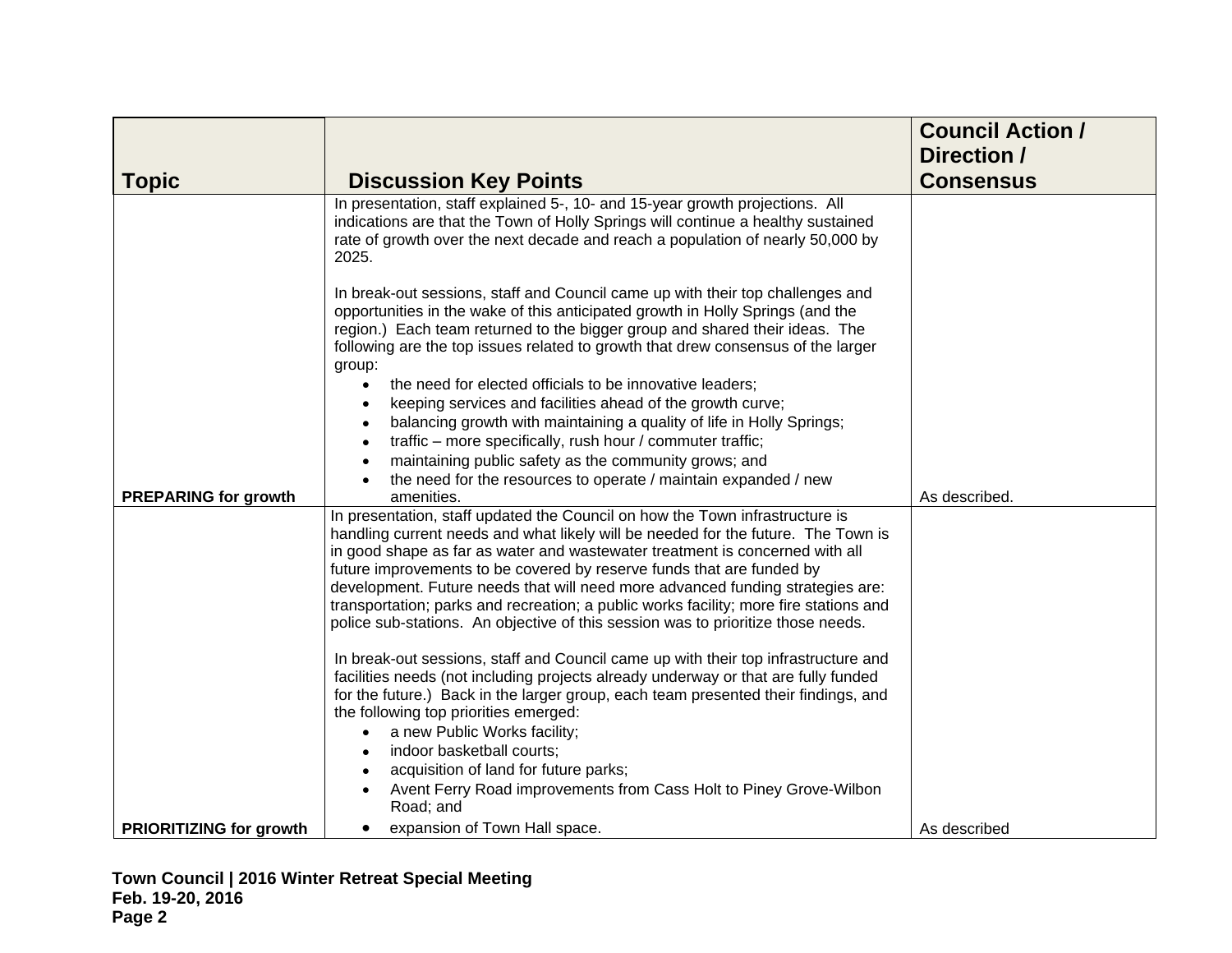|                                | In presentation, staff updated the Council on how the Town could pay for its<br>priority projects. Topics included the impact on the recent revaluation of property<br>by Wake County. The Council agreed that it would support maintaining a \$.435<br>tax rate, which actually represents a tax decrease following the revaluation.<br>The revenue-neutral rate provided by Wake County that would provide the same<br>revenue as last year is \$.4381; however, staff and Council agreed that maintaining<br>the current rate $-$ even though it means raising about \$150,000 less than the<br>revenue-neutral rate – was a viable option and would be more amenable to<br>citizens.                                                                                                      |              |
|--------------------------------|-----------------------------------------------------------------------------------------------------------------------------------------------------------------------------------------------------------------------------------------------------------------------------------------------------------------------------------------------------------------------------------------------------------------------------------------------------------------------------------------------------------------------------------------------------------------------------------------------------------------------------------------------------------------------------------------------------------------------------------------------------------------------------------------------|--------------|
| <b>PAYING for growth</b>       | To fund parks and recreation needs, the Council was comfortable with the<br>suggestion to issue the remaining \$7 million in voter-approved bonds<br>since a tax rate increase would not likely be necessary to fund the debt<br>service.<br>The Council supported the funding of a space needs analysis for the<br>$\bullet$<br>Public Works Department in the coming fiscal year.<br>The Council supported using utility fund reserves to fund large<br>water/wastewater infrastructure projects to avoid issuing future debt<br>The Council supported an option to, at an appropriate time, place a<br>general obligation bond referendum before voters to fund transportation<br>projects with reimbursement agreements in place with NCDOT at the \$20<br>million to \$25 million level. | As described |
|                                | Key points in the interactive discussions on growth were the above bulleted items                                                                                                                                                                                                                                                                                                                                                                                                                                                                                                                                                                                                                                                                                                             |              |
|                                | as well as the following:                                                                                                                                                                                                                                                                                                                                                                                                                                                                                                                                                                                                                                                                                                                                                                     |              |
|                                | Growth is paying for itself and helping to maintain the quality of life and<br>$\bullet$<br>meeting the expectations of residents;                                                                                                                                                                                                                                                                                                                                                                                                                                                                                                                                                                                                                                                            |              |
|                                | Communications from the Town to citizens is good, but it always has to<br>$\bullet$<br>continue since there is no definitive "silver bullet" to get all citizens to<br>understand all issues;                                                                                                                                                                                                                                                                                                                                                                                                                                                                                                                                                                                                 |              |
|                                | Partnerships are important – the Town is expected to "do everything," but<br>partnerships with civic organizations, the Chamber, other towns in the<br>region, state agencies and the local businesses is the only way to<br>accomplish a lot of those things that people want;                                                                                                                                                                                                                                                                                                                                                                                                                                                                                                               |              |
|                                | A new public works facility, transportation, parks and recreation projects,<br>acquiring land for future parks, adequate public safety facilities and<br>additional staffing space were identified as priorities.                                                                                                                                                                                                                                                                                                                                                                                                                                                                                                                                                                             |              |
| <b>Growth Discussion Recap</b> |                                                                                                                                                                                                                                                                                                                                                                                                                                                                                                                                                                                                                                                                                                                                                                                               | As described |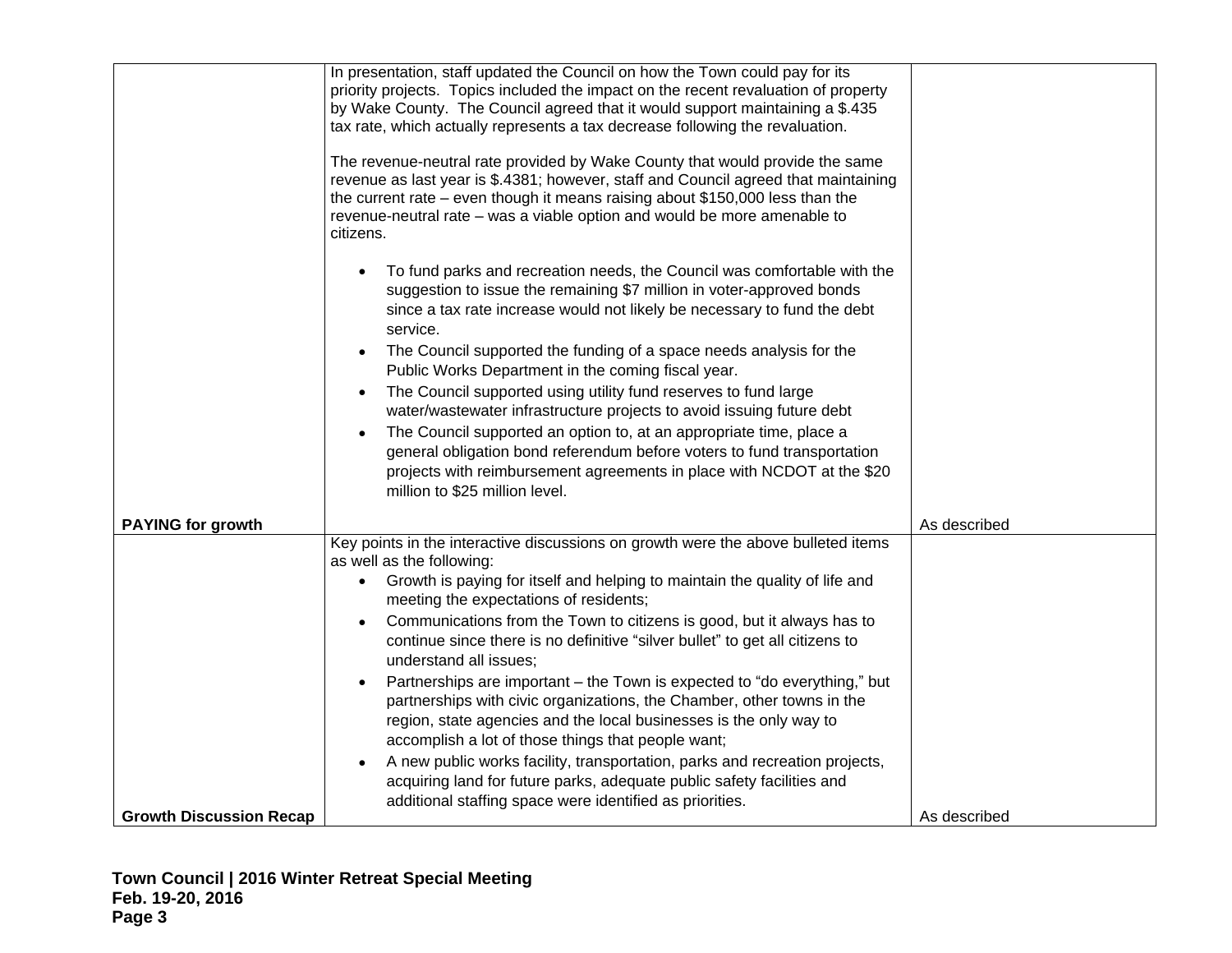|                                              | There was much discussion as the mayor and members of the Council discussed<br>ways the Town could make Downtown a more desirable and vibrant destination. A<br>key idea was offered by the Chamber of Commerce wherein perhaps the Town<br>could commit to being an anchor tenant for additional staffing space that is<br>needed for a private developer interested in building a downtown building.                                                                                                                                                                                                                                                                                                          |                                                                                                                                                                                                                                                                                                     |
|----------------------------------------------|-----------------------------------------------------------------------------------------------------------------------------------------------------------------------------------------------------------------------------------------------------------------------------------------------------------------------------------------------------------------------------------------------------------------------------------------------------------------------------------------------------------------------------------------------------------------------------------------------------------------------------------------------------------------------------------------------------------------|-----------------------------------------------------------------------------------------------------------------------------------------------------------------------------------------------------------------------------------------------------------------------------------------------------|
| <b>Downtown Development</b>                  | The cost of a new building downtown (as opposed to other towns where old<br>buildings exist and can be renovated) is cost prohibitive for developers; however,<br>one might be interested in providing a new building if he were guaranteed a major<br>paying tenant. Since the Town needs additional staffing space, it might be a good<br>partnership.                                                                                                                                                                                                                                                                                                                                                        | Direction: The Council agreed<br>that this and similar ideas should<br>be further explored, especially as<br>the Chamber of Commerce<br>relocates to its own place on<br>Main Street.                                                                                                               |
| <b>Saturday Morning, Feb. 20</b>             |                                                                                                                                                                                                                                                                                                                                                                                                                                                                                                                                                                                                                                                                                                                 |                                                                                                                                                                                                                                                                                                     |
| <b>REAL ESTATE PLANNING</b>                  | Council is comfortable with innovative land swap ideas that would benefit<br>$\bullet$<br>Holly Springs;<br>Council believes more property to the west of Hwy. 55 is needed for<br>parks; however, members acknowledge that very little property not owned<br>by Duke Energy exists, and the large parcels that are out there are prime<br>development pieces that land owners want to hang onto;<br>The Council agreed that a long-term lease with Duke Energy would help<br>meet the objective of increasing parkland to the west.                                                                                                                                                                            | <b>As Described</b>                                                                                                                                                                                                                                                                                 |
| <b>NOTABLE CITIZEN</b><br><b>RECOGNITION</b> | Mr. Dickson asked for this discussion. He said the town should have criteria for<br>bestowing awards and recognitions, reserving recognition for those who gain<br>state, national or notable recognition; who are native, current or longtime<br>residents who make noteworthy achievements; or for teams who advance at least<br>to the state competition level.<br>Mr. Dickson outlined his ideas for Town recognition of notable citizens. Council<br>consensus was that this was a ceremonial role that could be left at the discretion<br>of the mayor. They agreed there should be a hierarchy of award levels as Mr.<br>Dickson described since recognitions appropriate to each level could be devised | Direction: The Council agreed<br>a hierarchy of recognitions<br>should be established. They<br>left the determination of what - if<br>anything - would be appropriate<br>in each instance up to the mayor;<br>and directed the clerk to assist in<br>creating and carrying out each<br>recognition. |
| <b>5K RUN POLICY</b>                         | Most events that apply would be the lower impact road races that would<br>carry only the \$150 fee;<br>Larger events would be relegated to Sugg Farm;<br>The draft should be tweaked to be just for "road races";<br>5K Run routes should be established in more than one area than just the<br>$\bullet$<br>Run for the Ridge route                                                                                                                                                                                                                                                                                                                                                                            | Tweak policy and return with it to<br>the Council, but not as a Con-<br>sent item.                                                                                                                                                                                                                  |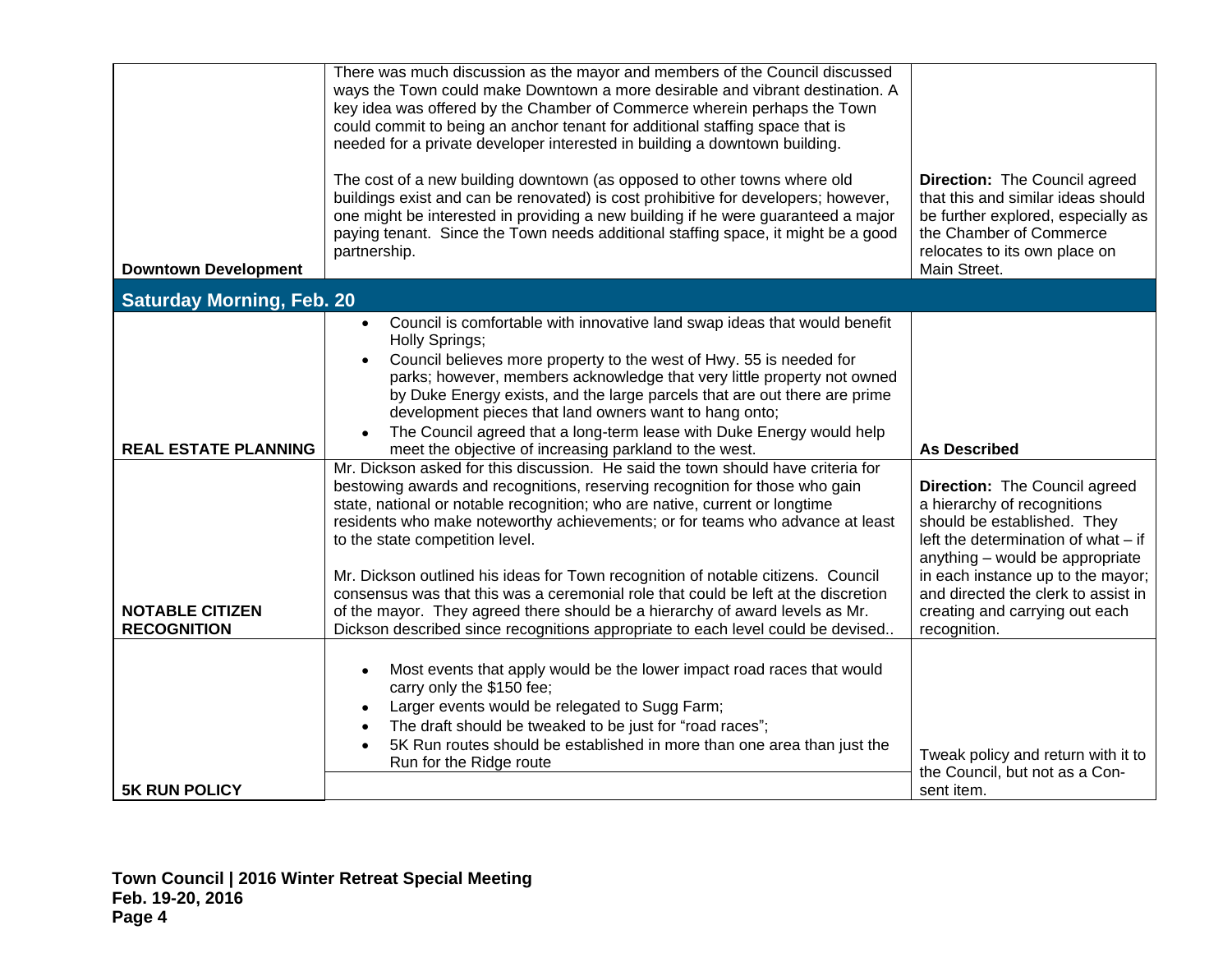| <b>HYDROGEN SULFIDE</b> | Hydrogen Sulfide is a byproduct gas that is eroding the Town's system of force<br>mains, particularly those lines made of ductile iron.                                                                                                                                                                                                                                                                                                                                                              | <b>As Described</b>         |
|-------------------------|------------------------------------------------------------------------------------------------------------------------------------------------------------------------------------------------------------------------------------------------------------------------------------------------------------------------------------------------------------------------------------------------------------------------------------------------------------------------------------------------------|-----------------------------|
|                         | A fee increase may be needed in the future to repair our aging system, Council<br>understands                                                                                                                                                                                                                                                                                                                                                                                                        |                             |
|                         | Council members agreed that food trucks are a quirky and growing trend that<br>could add to the personality and vibrance of the Town, if managed properly. The<br>Council wants a policy/ordinance that would prohibit a truck owner from a long-<br>term lease in one location as it may become an eyesore.                                                                                                                                                                                         |                             |
|                         | Council also is very concerned about protecting those who have made brick and<br>mortar investments in the town.                                                                                                                                                                                                                                                                                                                                                                                     |                             |
|                         | Any policies or ordinances should also address push carts and vending trucks like<br>ice cream trucks.                                                                                                                                                                                                                                                                                                                                                                                               |                             |
| <b>FOOD TRUCKS</b>      | Don't reinvent the wheel. Check what others do and be similar.                                                                                                                                                                                                                                                                                                                                                                                                                                       | <b>As Described</b>         |
| <b>CEMETERY UPDATE</b>  | Ms. Parrish explained how the cemetery improvements are going. She also<br>covered an idea for a third-party company to take over management of the<br>property. Council indicated support.                                                                                                                                                                                                                                                                                                          | <b>As Described</b>         |
|                         |                                                                                                                                                                                                                                                                                                                                                                                                                                                                                                      |                             |
| <b>FACILITY MANAGER</b> | Staff and Council agree that the time may have come to create facilities position,<br>but not at the supervisory level. Council suggested a superintendent position be<br>explored in the upcoming budget year.                                                                                                                                                                                                                                                                                      | <b>As Described</b>         |
| <b>MANHOLE COVERS</b>   | Ms. Parrish reported that decorative manhole covers are in the budget for this<br>year for a portion of Main Street. She asked the Council if the town seal should<br>be used or the Town's new logo. Council preferred the Town logo.                                                                                                                                                                                                                                                               | <b>As Described</b>         |
| <b>ARTS COUNCIL</b>     | The Arts Council will be leasing space in the Coworking Station; however, leaders<br>have approached the Town about providing or partnering in a future permanent<br>home and art gallery. The consensus of the Council was that the Town's role in<br>such an endeavor would need to be studied further. Currently, the position would<br>be, "Don't promise, but don't forget."                                                                                                                    | <b>As Described</b>         |
|                         | Mr. Dickson reported that he met with the high school cross country coaches and<br>learned that the course at Sugg Farm could be improved with a little grading to the<br>point it could be host to high school meets. He said he would ask the coaches to<br>walk the route with Mr. Huffman and Mr. Bradley to discuss since neither were<br>aware of any problems with the course. They said they would welcome the<br>opportunity to meet with the coaches and discuss what might could be done. |                             |
| <b>NMAC UPDATE</b>      | Mr. Huffman and Mr. Bradley reported that construction continues on Phase 2 of<br>NMAC. To be completed soon are the beverage pavilion, some road<br>improvements, a playground at the stadium and the installation of bleacher fans.                                                                                                                                                                                                                                                                | None. For Information Only. |